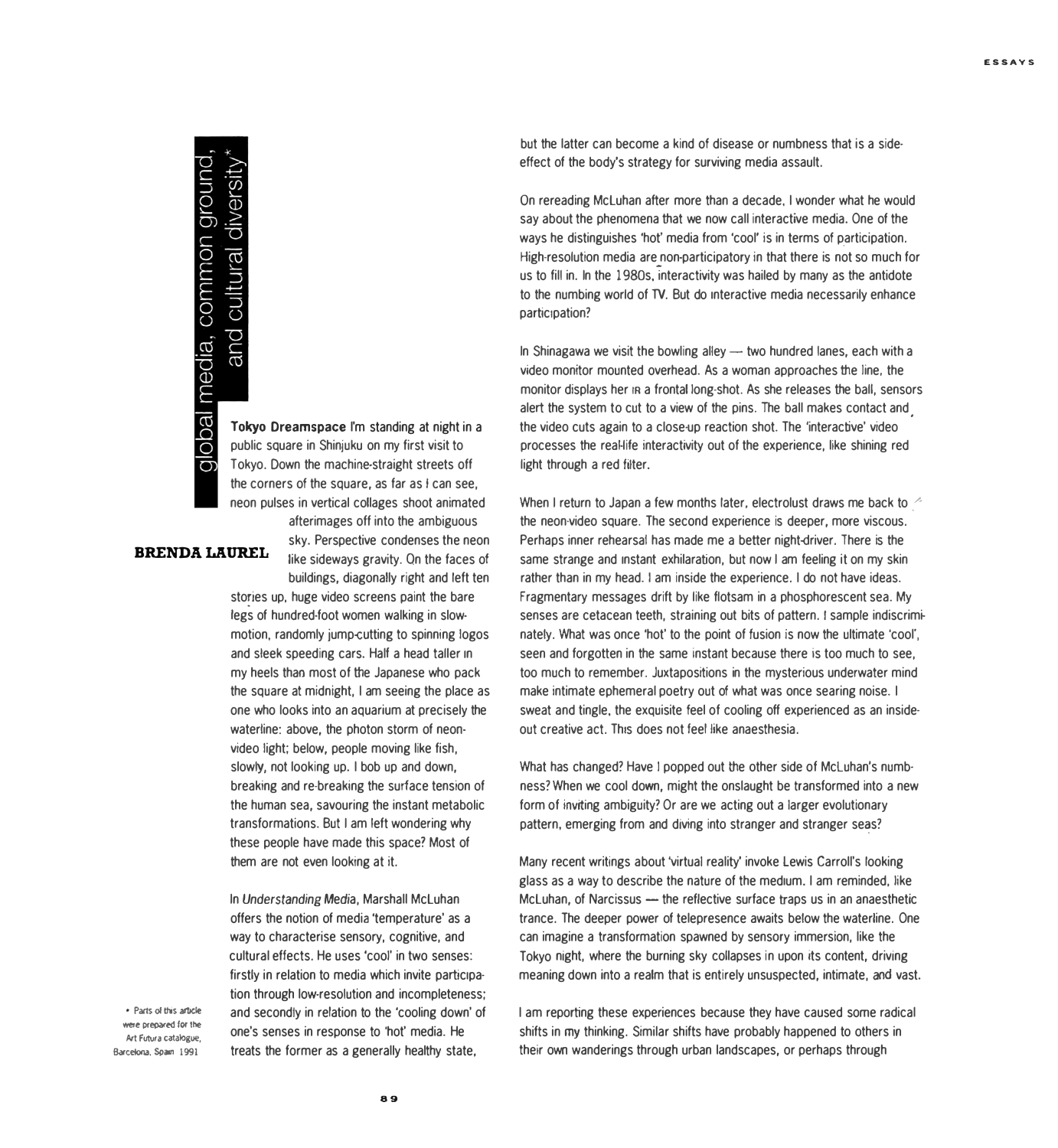immersion in the brain-defying pace of sorne of the better stuff on MTV. Sorne things happened to me in Tokyo that led me to a new line of inquiry about the nature of media and experience. As new media enter early adolescence, their distinctive traits begin to assert themselves, pushing through the vestiges of their predecessors.

The emerging characteristics of what I call the supermedia environment demand our attention in new ways. One unanticipated and exhilarating effect of my encounters with Tokyo Dreamspace is that sensory immersion led to submersion into a new interior landscape. It provided me sudden and deep entry into an intimate realm that has been only rarely accéssible to me in the past, and never through anything but the most personal, solitary media experiences and contexts. In 'Through the Vanishing Point', Mcluhan talks about the revolutionary impact of the development of the vanishing point in perspective painting. The supermedia in Shinjuku accomplishes a revolution of similar magnitude by replacing my old experience of point-ofview with the experience of being *inside-the-viewpoint*.

Being 'inside-the-viewpoint' is not only a perceptual phenomenon, but a cognitive and contextuaLone as well. lt was used (along with other now-Íamiliar overload techniques) by Mark Pennington and his associates in the production of an extraordinary series on MTV called *BUZZ.* There were only six episodes, ali produced in 1990, and the series was cancelled ostensibly due to its high production costs. The series' themes were global in nature  $-$  racism, sexism, war, and the environment  $-$  but the techniques used to present them gave the series a profoundly personal emotional impact.

Another arresting effect of supermedia, whether it be Tokyo's landscape or media productions like *BUZZ*, is the collapse of an overwhelming array of sensory particulars into larger patterns. Our brains dutifully try to interpret sensory data as pieces of information which may, if the transformation is successful, lead to their integration as knowledge or understanding. But in a superabundant sensory environment, this strategy simply cannot work. Naturalist writer Barry Lopez observes that the same holds true in our attempts to apprehend non-technological environments'and landscapesi. Sense data must be coalesced or collapsed into larger patterns before they can be integrated (before the question of meaning can emerge). In Lopez's view, such patterns replace content with relationship as the dimension of meaning. lt could well be that this fundamental shift reveals the essential nature of the landscape of global media, giving us our first view of the common ground of global consciousness.

A third observation demonstrates that the shared experience of this new supermedia landscape has the capacity to call forth both dimensions of participation simultaneously: the deeply intimate and the super-personal. lt is a form of experience unmediated by the self-conscious individual sitting inside a sack of skin, intentionally formulating and interpreting communication acts. But the idea of supermedia need not result in breakdown and numbness - it may lead to the perceptual and cognitive transformations

that create 1he conditions for global consciousness: namely, the linkage of intirnate inner experience to the huge electrical hand print of collective experience.

**lnteractivity** What does the notion of supermedia do to the idea of interactivity? Typically, interactive media require a high degree of precision at the interface level in order to enable a human-computer 'conversation.' In contrast, the phenomenon of 'sensory collapse' that I've been describing emphasises ambiguity and imprecision. In a way, specific 'content' becomes unknowable  $-$  although like the invisible gene, it has its influence on the shape of the whole. One cannot participate with the specifics in order to derive their meaning; rather one must collapse the multitudinous specifics into a suitably ambíguous whole, cooling them down enough to enter in.

This goes a long way towards explaining why interactivity as it is manifest in contemporary human-computer interaction has not been able to produce a satisfying successor to pre-computer art forms. Interactivity  $-$  in the form of menus, soft buttons, metaphorical tools, or even embedded 'user constraints' - ultimately-trivialises the dimension of participation and objectifies it, over-specifying what people can do in relation to images or environments. As Rachel Strickland observes, interactivity usurps the kind of deep participation that we have in paintings, films, poetry, or landscapes - the experience of the free imagination collaborating with the work. Overly constrained, overly explicit interactivity stuffs cotton into the portals of imagination. Deep participation is, I believe, an indisputably human need; interactivity is often a counterfeit solution.

In new forrns and with new interfaces, computers and video can create a strong connection between inner experience and collective ones. Another example can be found in a little piece of Tokyo experience called Hyperdelic Video, produced by two young Australians - Andy Frith and David Richardson - who currently live and work in Tokyo. They give their perforrnances names like Brainwash TV and Spacemen *Wear* Their Gas Masks. Describing thernselves as 'vídeo disc jockeys', they combine . scratching and mixing techniques with real-time video. Their stated goal is •MAXIMUM INFORMATION OVERLOAD":

The modern generation of TV children, having grown up on a diet of fast-cut commercials, rapid fire news and increasingly larger amounts of compressed information relate well to the concept we cal! INFORMATION OVERLOAD. Thís concept parallels the movement in dance music of ever-increasing tempos in conjunction with layers of 'borrowed' information - sound samples, vocal edits, and complex mixing and production techniques.<sup>2</sup>

i..

1 saw *Hyperdelic Video* in a smallish basement bar in Roppongi, packed to the rafters with a mostly Japanese, mostly under twenty audience. Only at Grateful Dead shows have I seen a crowd move so much like a single organisrn. Despite my obviously excessive age, 1 was easily absorbed into

 $\setminus$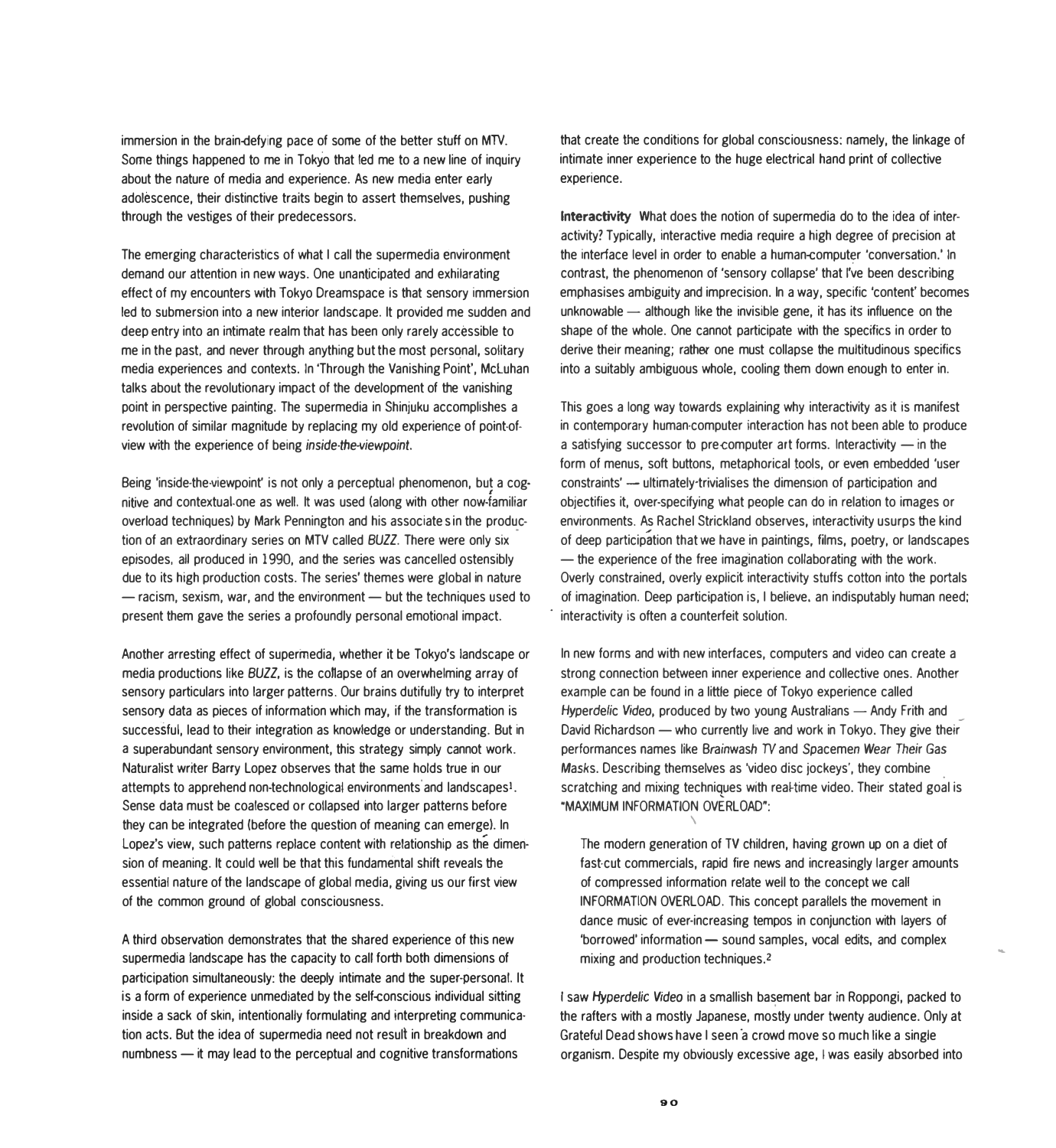the hypersensual centre of the scene. A video image of the dancers is woven into the live presentation of their work, creating a downright Dionysian effect (especially when you are one of them). As McLuhan scholar Derrick de Kerkhove observes in the Art Futura catalogue, 1991: "computers have created a new kind of intermediate cognition, a bridge of continuous inleraction, a sort of 'corpus callosum' of exchanges between the outside world and our inner selves."

**Common Ground** How can new media serve as the common ground for a global consciousness? The notion of common ground is employed by cognitive psychologists like Herb Clark and Susan Brennan to mean "mutual knowledge, mutual beliefs, and mutual assumptions'3. In distant times and more-grounded cultures, weal places served as some kind of common ground: the kiva, the agora, the plaza, the marketplace. As landscape is in constant relation to the ecology of mind, so such gathering places are the foundations of both externa! community and interna! belongingness. In Arnerica, as in other places around the world, it is no secret that the idea of place is disappearing. Small towns  $-$  once connected to rivers, mountain passes, and oases - vanish into the proto-Gibsonian sprawl of subur-.ban developmertt and the artefacts of commerce, One town either comes to look and feel like another, or else it disappears. As John Barlow observes, any street five miles from the centre of any city in America is indistinguishable from any other. Place is an office with standard cubicles, a home of predictable-proportions, a freeway, a fast food restaurant. The marketplace is an infinitely interchangeable shopping mall. Yet the sense of place is another of those indisputable human needs, and the surrogate places of the modern world once again plug our receptors with cotton.

lf you spend time on computer networks you know that people gravitate to net conferences and special interest groups as if they were places. In 1987, Lucasfilm developed a graphical compuler network called Habitat that features a two-dimensional graphical universe witb thousands of virtual places in it. This system was originally developed for the Quantumlink network, and a version of it called *Club Caribe* still runs in America. But the more complete version runs in Japan on Fujitsu FM-Towns machines. People gather at agreed-upon venues to engage in conversations, games, and other social activities. In a new kind of text-based network system called MUDs (multi-user dungeons), people collectively invent places, complete with qualities, objects, and connections to the larger virtual landscape. As the geographical notion of place fades in American culture, it is enthusiastically revitalised in virtual worlds, but with this difference: the communities that gather in these virtual places do not depend upon accidents of geography to bind them together. These are volitional communities of interest, affinity, and emboldened curiosity. McLuhan foresaw the retribalisation of people through electronic media. Virtual places are both cause and effect of a new kind of ad hoc tribalism in global culture.

 $\ell_{-}$ 

**Global Media and Cultural Diversity** At the second international Cyberspace conference in Santa Cruz at the end of 1991, Randy Farmer and Chip Morningstar, the principal designers of *Habitat,* reported on another dimension of lite on the net that becomes crucial when we look at the cultural impact of the medium. Early on in the history of *Habitat,* ·there was unrest among the citizens. Criminals were afoot, stealing people's heads. When you first log on to *Habitat* you gel to choose a body (and therefore a gender) and then you go to the Head Shop and buy yourself a head. In the early days, when you logged off from a session. your body would stay where it was. Part of the fun was wandering around trying to figure out which bodies had somebody 'in there'. But since heads were detachable and had a market value, a certain element began stealing the heads of those who had logged-off. The citizens held a town meeting in the *Habitat* and decided by democratic vote that they wanted head-stealing to be prohibited, and then they got in touch with the system designers. Randy and Chip agreed to enforce a rule that out-lawed head-stealing and other kinds of theft within city limits (the countryside, as usual, remained in the control of outlaws and guerillas). The penalty for stealing a head was to be confined to quarters - sent back to your own apartment in the *Habitat* for the next several hours of log-on time.

The point here is that self-government had begun on the new frontier *of* Cyberspace. Here, we are dealing with representations  $-$  of self, of place. and of society - that have more than a graphical reality. Another incident from the same conference reinforces this point. 1 gave a talk on artistic approaches to designing Cyberspace environments and tools. In the question-and-answer period I was challenged by one of the many radical feminists in attendance. She wanted to talk about access and colonialism, in part bouncing off of the *Habitat* presentation. She asked me what people were doing about making Cyberspace accessible to the 'marginalised' women (who are classically disenfranchised in the techno-domain), ethnic minorities, and third-world cultures. I had to think carefully about my response.

First of all, I reminded her that I was a woman (I believe my exact words were, 'What am I, chopped liver?') and that one way for women to get into Cyberspace was to do what I had done  $-$  to get actively involved in the industry rather than sitting on the sidelines waiting for somebody else to make the way smooth. Then I asked her what she had in mind as far as the other groups she mentioned were concerned. Should firstworld white heterosexuals build little virtual terrariums for Blacks, Latinos, gays and lesbians  $-$  based on their own ideas of what such cultures are like, saturated them with their own liberal hidden agendas? 1 wondered whether she wasn't preaching to the wrong group. Shouldn't she be evangelising with the marginalised themselves to persuade them to co-opt the technology? 1 was reminded of the traps I tell into as an idealistic young student trying to work in the Civil Rights movement. lt was made clear to me then in a way that I never forgot that white liberals could be excellent spear-carriers in the battle for Black student rights,<sup>1</sup> but it was entirely inappropriate and violently resisted when whites tried to assuine leadership roles.